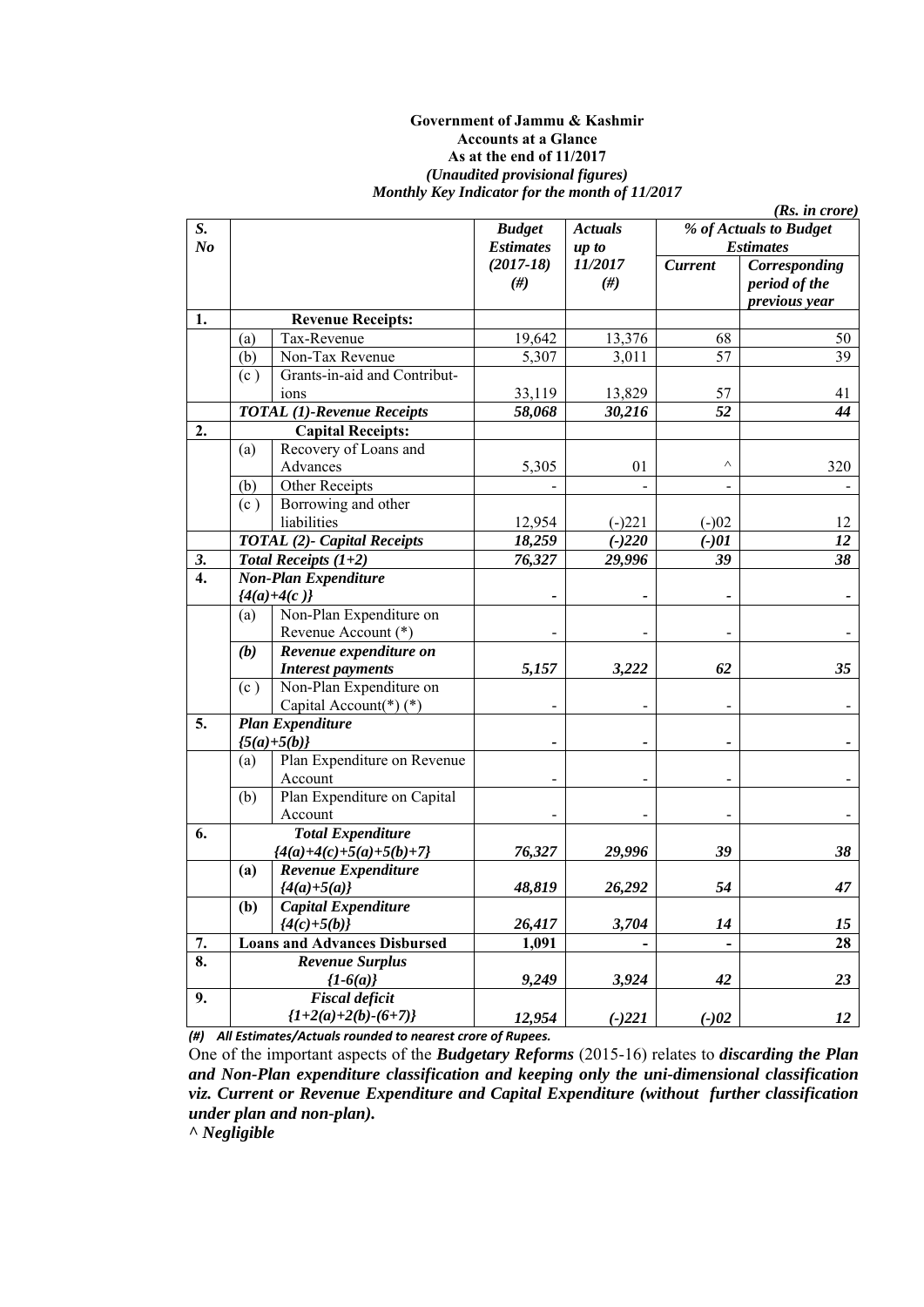## (Format of Progressive Figures)

## T A X R E V E N U E

(Rs. in crore)

| <b>Month</b> |                | 2017-18        |                | 2016-17     |
|--------------|----------------|----------------|----------------|-------------|
|              | Monthly $(\#)$ | Progressive(#) | <b>Monthly</b> | Progressive |
| April        | 1,157          | 1,157          | 1,109          | 1,109       |
| May          | 1,277          | 2,434          | 1,036          | 2,145       |
| June         | 1,224          | 3,658          | 1,009          | 3,154       |
| July         | 2,822          | 6,480          | 1,465          | 4,619       |
| August       | 1,366          | 7,846          | 383            | 5,002       |
| September    | 1,598          | 9,444          | 1,612          | 6,614       |
| October      | 2,039          | 11,483         | 1,676          | 8,290       |
| November     | 1,893          | 13,376         | 1,141          | 9,431       |
| December     |                |                | 914            | 10,345      |
| January      |                |                | 2,390          | 12,735      |
| February     |                |                | 1,059          | 13,794      |
| March        |                |                | 1,259          | 15,053      |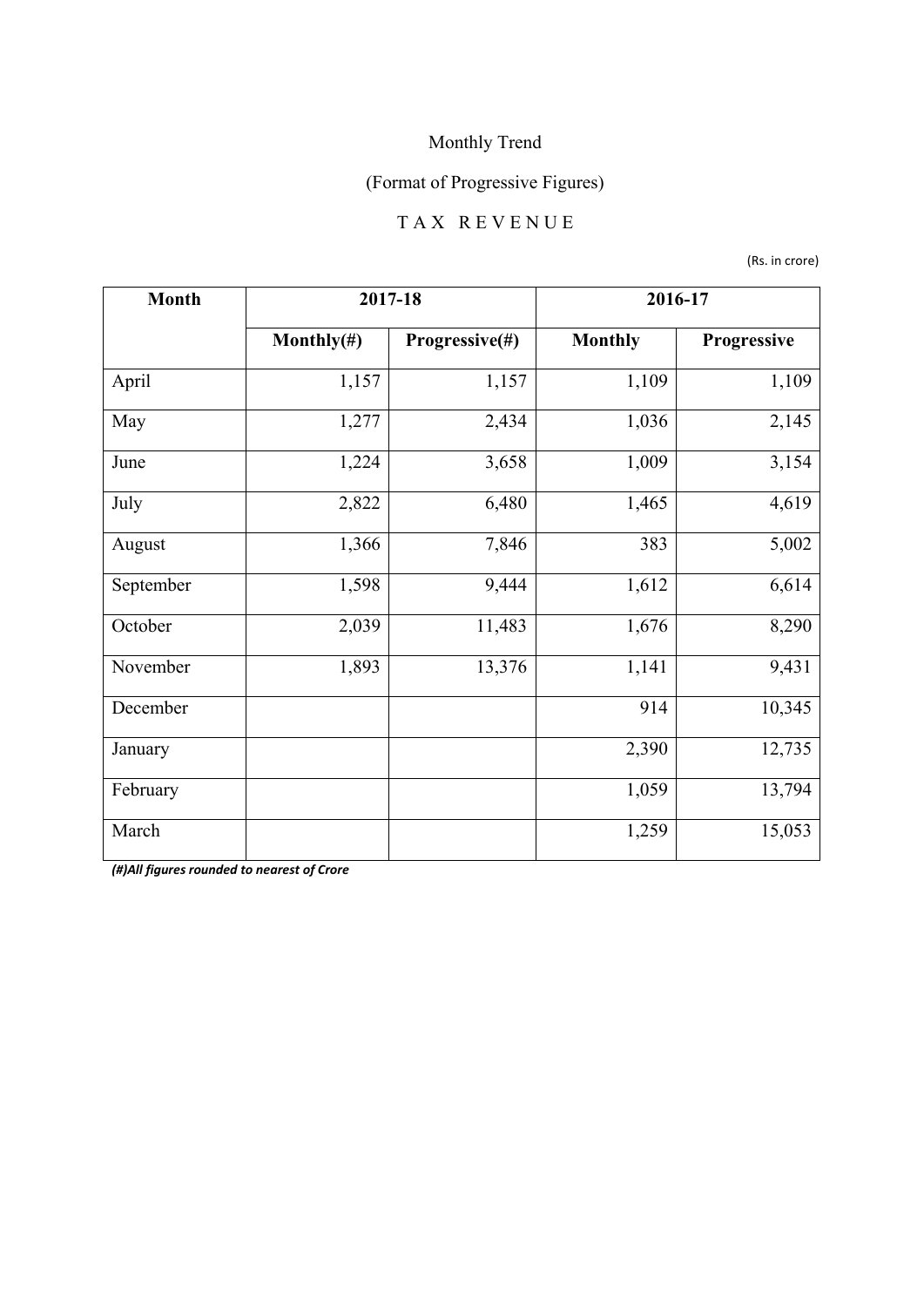# (Format of Progressive Figures)

### N O N-T A X R E V E N U E

(Rs. in crore)

| <b>Month</b> | 2017-18        |                | 2016-17        |             |
|--------------|----------------|----------------|----------------|-------------|
|              | Monthly $(\#)$ | Progressive(#) | <b>Monthly</b> | Progressive |
| April        | 352            | 352            | 95             | 95          |
| May          | 367            | 719            | 120            | 215         |
| June         | 257            | 976            | 115            | 330         |
| July         | 336            | 1,312          | 182            | 512         |
| August       | 283            | 1,595          | 100            | 612         |
| September    | 277            | 1,872          | 118            | 730         |
| October      | 196            | 2,068          | 139            | 869         |
| November     | 943            | 3,011          | 708            | 1,577       |
| December     |                |                | 216            | 1,793       |
| January      |                |                | 194            | 1,987       |
| February     |                |                | 200            | 2,187       |
| March        |                |                | 1,710          | 3,897       |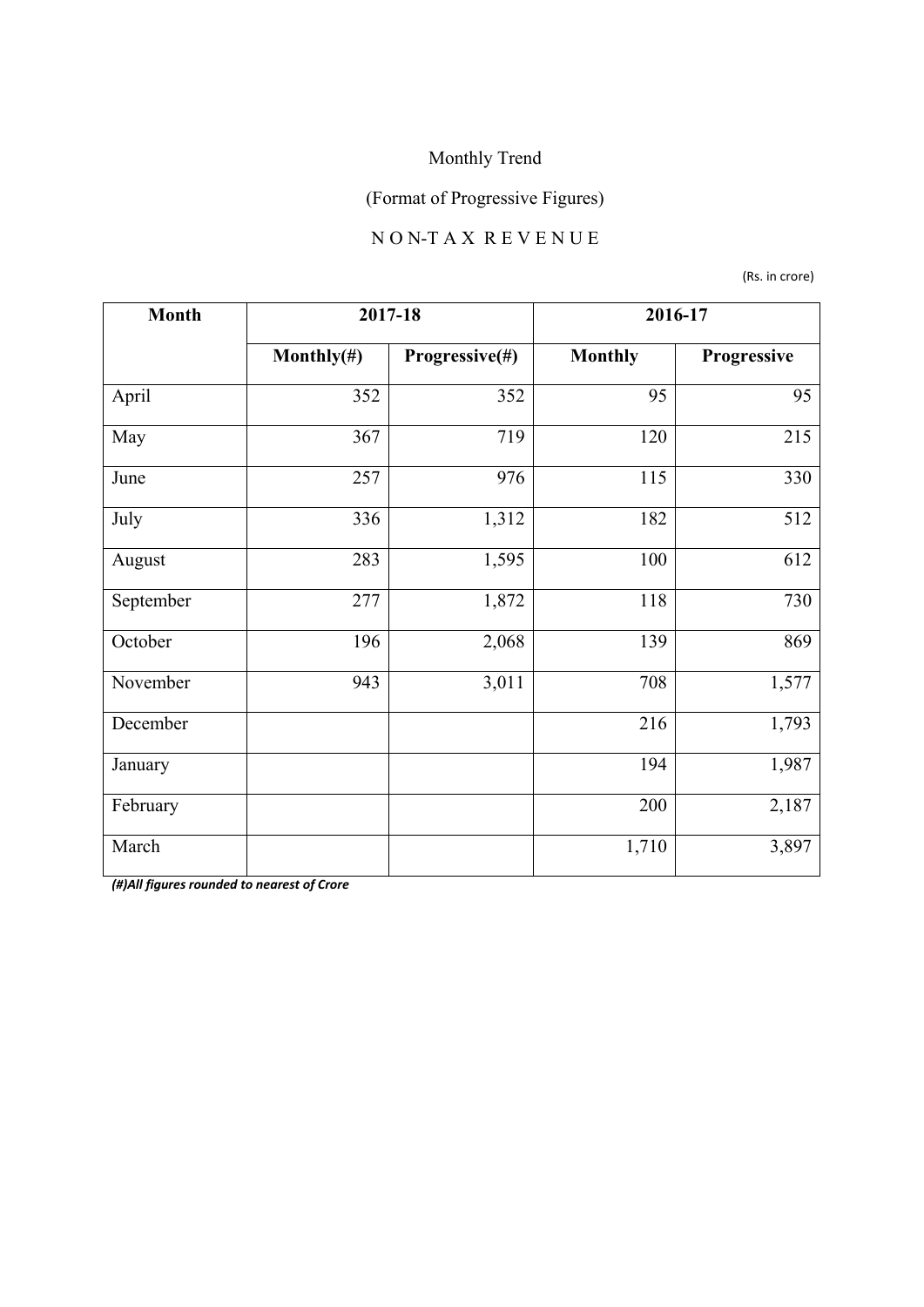## (Format of Progressive Figures)

## Revenue Receipts of

#### GRANTS-IN-AID AND CONTRIBUTIONS

(Rs. in crore)

| <b>Month</b>               | 2017-18        |                | 2016-17                  |             |
|----------------------------|----------------|----------------|--------------------------|-------------|
|                            | Monthly $(\#)$ | Progressive(#) | <b>Monthly</b>           | Progressive |
| April                      | 200            | 200            | -                        |             |
| May                        | 2,151          | 2,351          | 2,348                    | 2,348       |
| June                       | 1,989          | 4,340          | 1,985                    | 4,333       |
| July                       | 3,673          | 8,013          | 1,258                    | 5,591       |
| August                     | 1,212          | 9,225          | $\overline{\phantom{0}}$ | 5,591       |
| September                  | 1,781          | 11,006         | 3,272                    | 8,863       |
| October                    | 1,184          | 12,190         | 1,422                    | 10,285      |
| November                   | 1,639          | 13,829         | 983                      | 11,268      |
| December                   |                |                | 2,389                    | 13,657      |
| January                    |                |                | 1,575                    | 15,232      |
| February                   |                |                | 1,908                    | 17,140      |
| March<br>$\mu$ all $\mu$ . | $-0.0$         |                | 1,509                    | 18,649      |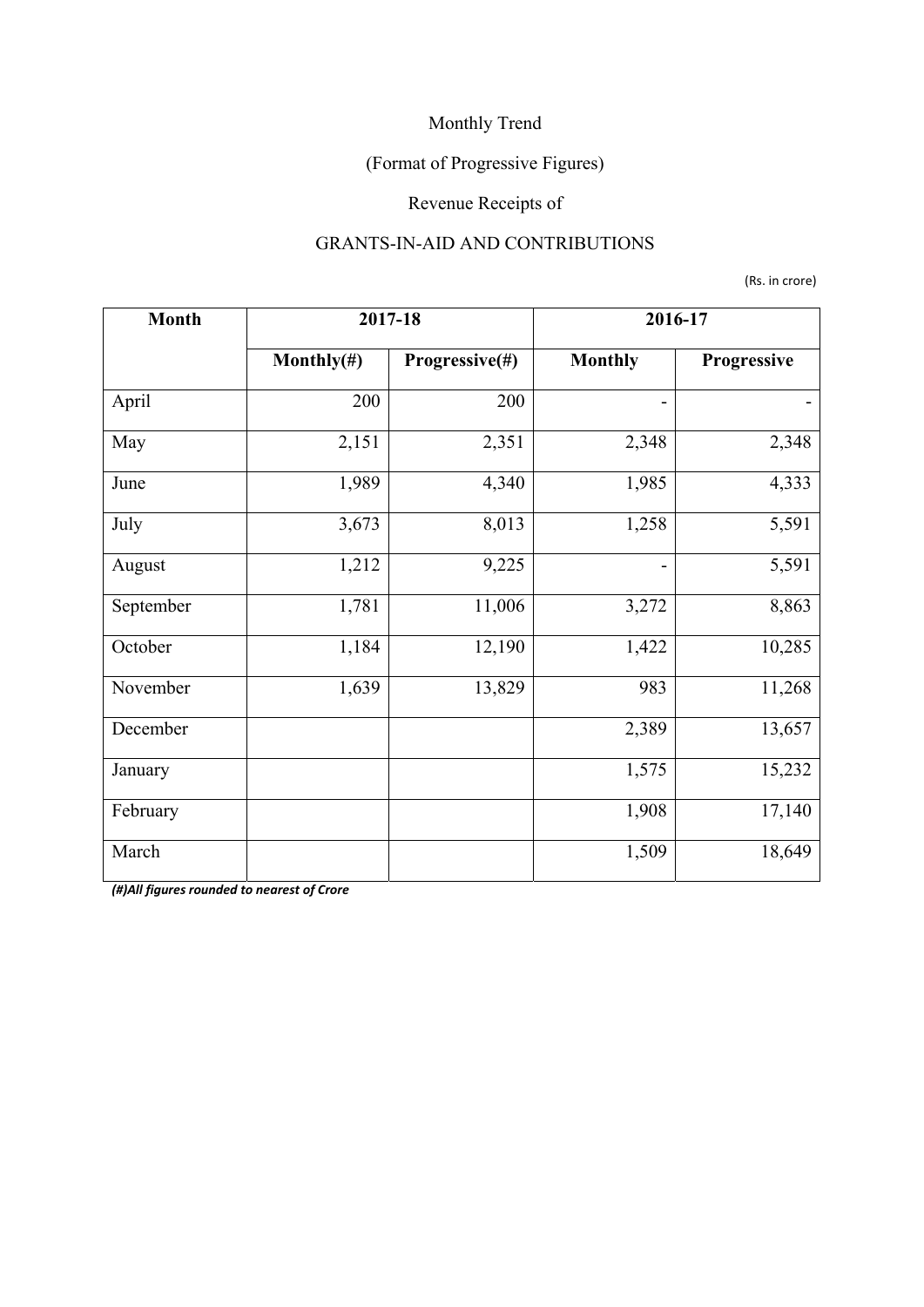## (Format of Progressive Figures)

### RECOVERY OF LOANS AND ADVANCES

(Rs. in crore)

| <b>Month</b> | 2017-18                  |                          |                              | 2016-17     |
|--------------|--------------------------|--------------------------|------------------------------|-------------|
|              | Monthly $(\#)$           | Progressive(#)           | <b>Monthly</b>               | Progressive |
| April        | -                        | -                        | 02                           | 02          |
| May          | $\overline{a}$           | -                        | $\blacksquare$               | $02\,$      |
| June         | $\overline{\phantom{0}}$ | $\overline{\phantom{0}}$ | 01                           | 03          |
| July         | 01                       | 01                       | 13                           | 16          |
| August       | -                        | 01                       | $\overline{\phantom{a}}$     | 16          |
| September    | $\overline{\phantom{0}}$ | 01                       | $\overline{\phantom{m}}$     | 16          |
| October      | $\overline{\phantom{0}}$ | 01                       | $\overline{\phantom{a}}$     | 16          |
| November     | $\overline{a}$           | 01                       | $\qquad \qquad \blacksquare$ | 16          |
| December     |                          |                          | $\qquad \qquad \blacksquare$ | 16          |
| January      |                          |                          | 01                           | 17          |
| February     |                          |                          | $\qquad \qquad \blacksquare$ | 17          |
| March        |                          |                          | $\overline{2}$               | 19          |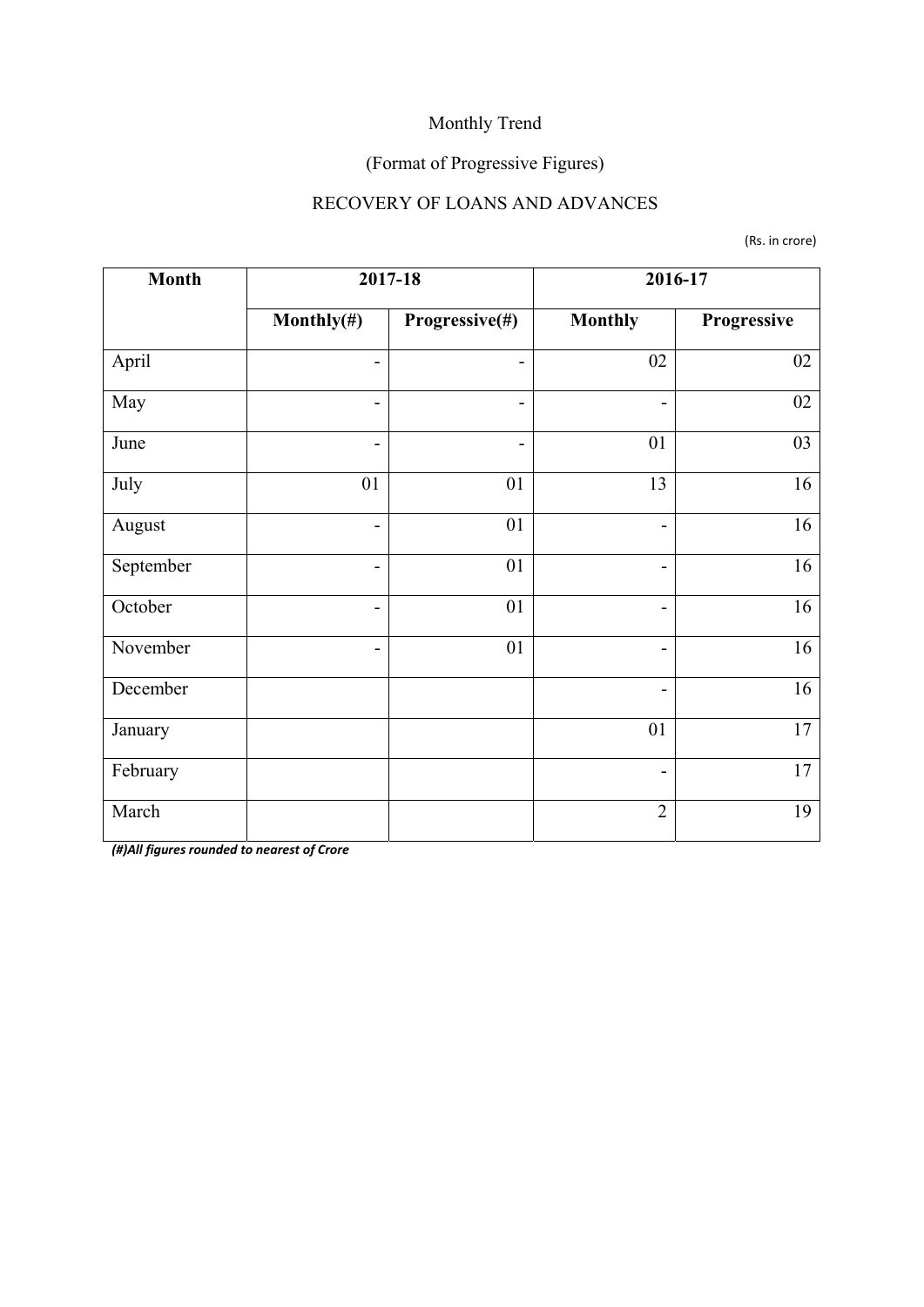## (Format of Progressive Figures)

### BORROWINGS AND OTHER LIABILITIES

(Rs. in crore)

| <b>Month</b> | 2017-18        |                | 2016-17        |             |
|--------------|----------------|----------------|----------------|-------------|
|              | Monthly $(\#)$ | Progressive(#) | <b>Monthly</b> | Progressive |
| April        | 443            | 443            | 376            | 376         |
| May          | 911            | 1,354          | $(-)911$       | $(-)535$    |
| June         | 686            | 2,040          | $(-)518$       | $(-)1,053$  |
| July         | $(-)3,444$     | $(-)1,404$     | 389            | $(-)664$    |
| August       | 2,366          | 962            | 1,987          | 1,323       |
| September    | $(-)2,012$     | $(-)1,050$     | $(-)1,524$     | $(-)201$    |
| October      | $(-)36$        | $(-)1,086$     | 913            | 712         |
| November     | 865            | $(-)221$       | 712            | 1,424       |
| December     |                |                | $(-)249$       | 1,175       |
| January      |                |                | $(-)1,048$     | 127         |
| February     |                |                | 840            | 967         |
| March        |                |                | 6,697          | 7,664       |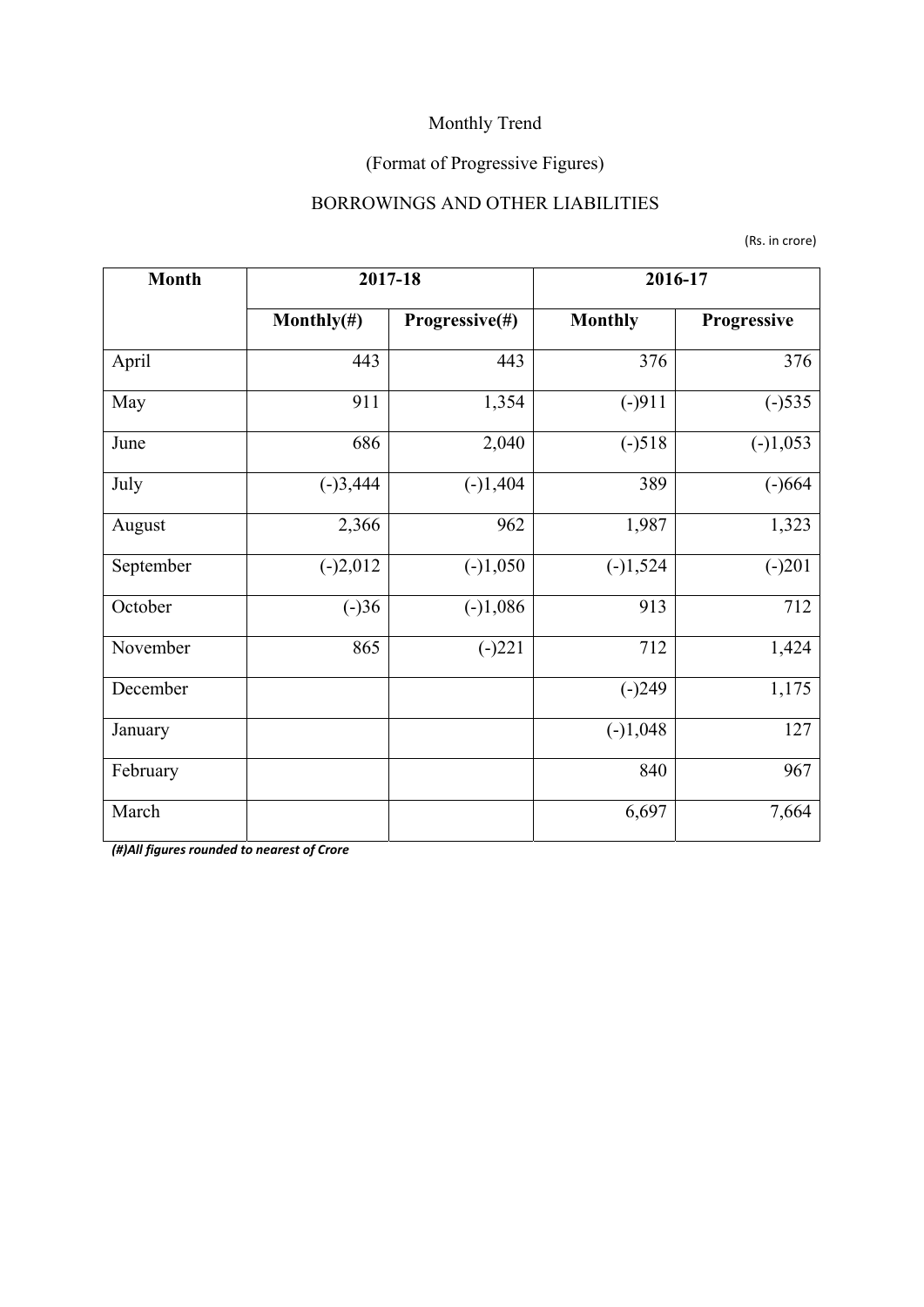#### (Format of Progressive Figures)

#### NON-PLAN EXPENDITURE ON REVENUE ACCOUNT

(Rs. in crore)

| <b>Month</b> | 2017-18        |                | 2016-17        |             |
|--------------|----------------|----------------|----------------|-------------|
|              | Monthly $(\#)$ | Progressive(#) | <b>Monthly</b> | Progressive |
| April        | 1,972          | 1,972          | 1,541          | 1,541       |
| May          | 4,191          | 6,163          | 1,985          | 3,526       |
| June         | $_{*}$         | $\cdot$        | 2,097          | 5,623       |
| July         | $\ast$         | $\ast$         | 2,370          | 7,993       |
| August       | $\ast$         | $\ast$         | 2,154          | 10,147      |
| September    | $\ast$         | $\ast$         | 3,066          | 13,213      |
| October      | $\ast$         | $\ast$         | 3,669          | 16,882      |
| November     | $\ast$         | $\ast$         | 3,155          | 20,037      |
| December     |                |                | 2,742          | 22,779      |
| January      |                |                | 2,573          | 25,352      |
| February     |                |                | 3,220          | 28,572      |
| March        |                |                | 7,404          | 35,976      |

*(#)All figures rounded to nearest of Crore*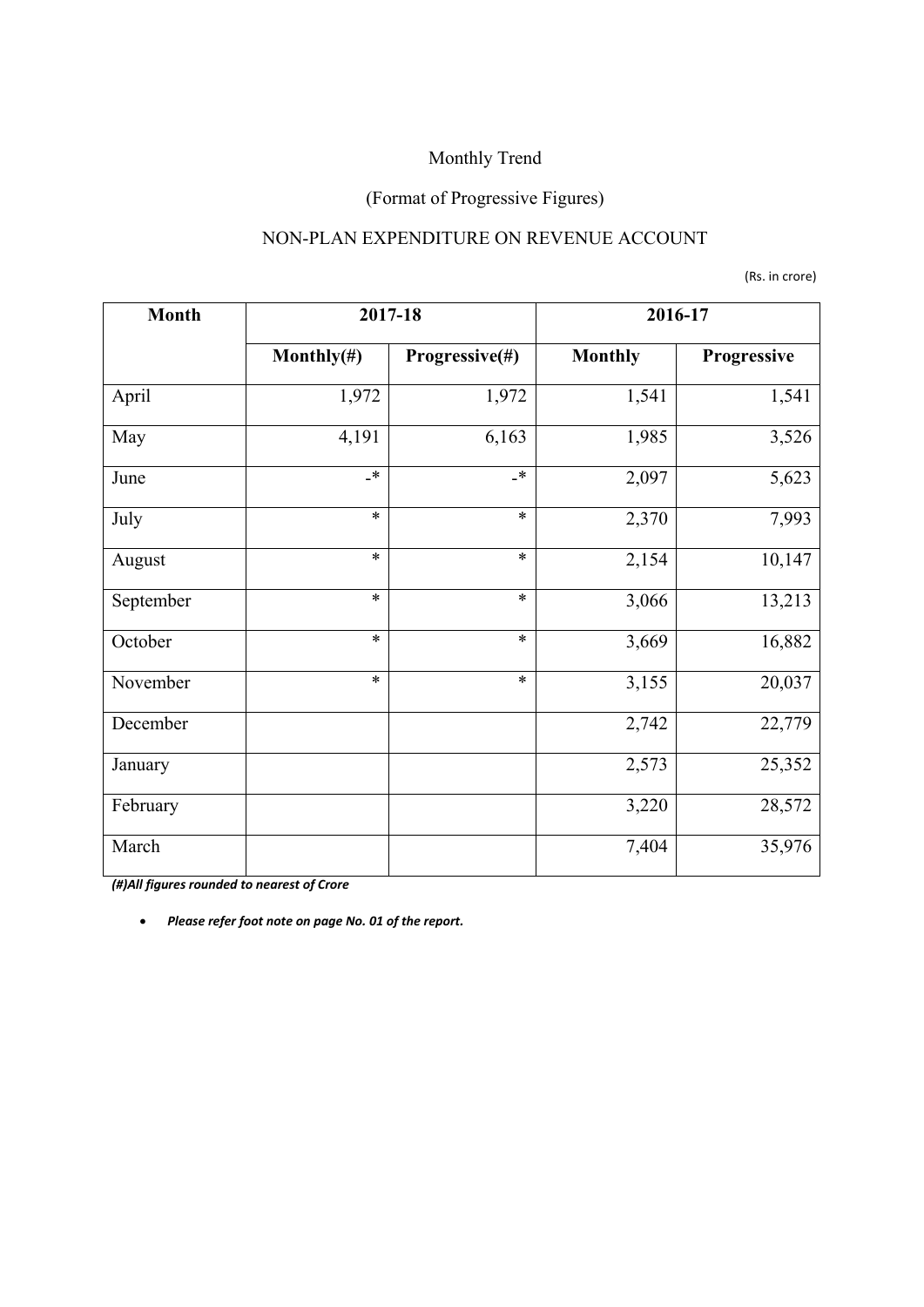## (Format of Progressive Figures)

#### REVENUE EXPENDITURE ON INTEREST PAYMENTS

| (Rs. in crore) |
|----------------|
|----------------|

| <b>Month</b> |                | 2017-18        |                          | 2016-17     |
|--------------|----------------|----------------|--------------------------|-------------|
|              | Monthly $(\#)$ | Progressive(#) | <b>Monthly</b>           | Progressive |
| April        |                |                | $\overline{\phantom{0}}$ |             |
| May          | 1,580          | 1,580          | 138                      | 138         |
| June         | 127            | 1,707          | 273                      | 411         |
| July         | 504            | 2,211          | 98                       | 509         |
| August       | 255            | 2,466          | 01                       | 510         |
| September    | 203            | 2,669          | 642                      | 1,152       |
| October      | 406            | 3,075          | 387                      | 1,539       |
| November     | 147            | 3,222          | 137                      | 1,676       |
| December     |                |                | 140                      | 1,816       |
| January      |                |                | 253                      | 2,069       |
| February     |                |                | 397                      | 2,466       |
| March        |                |                | 233                      | 2,699       |

*(#)All figures rounded to nearest of Crore*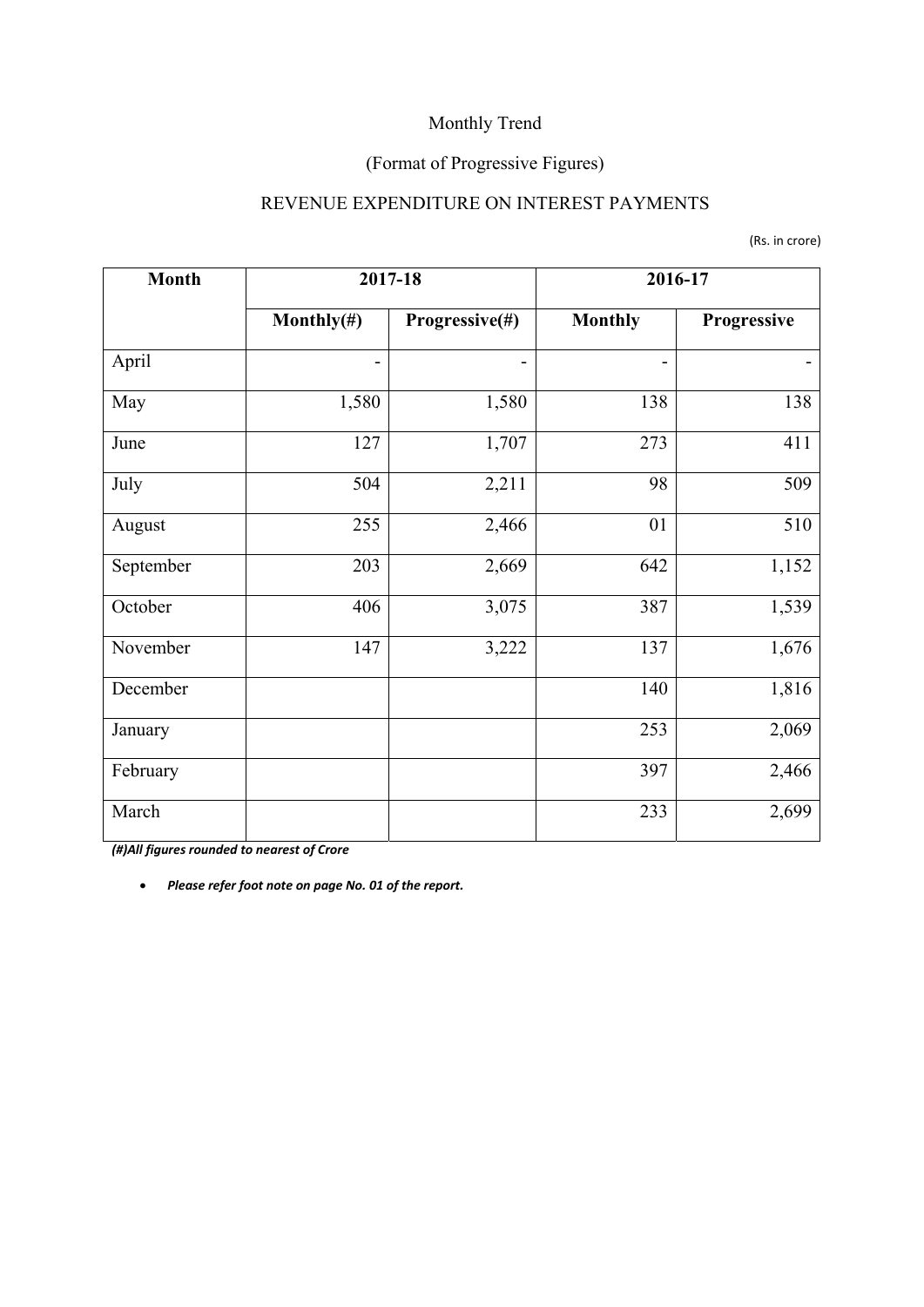#### (Format of Progressive Figures)

#### NON-PLAN EXPENDITURE ON CAPITAL ACCOUNT

|  | (Rs. in crore) |
|--|----------------|
|--|----------------|

| <b>Month</b> | 2017-18        |                | 2016-17        |             |
|--------------|----------------|----------------|----------------|-------------|
|              | Monthly $(\#)$ | Progressive(#) | <b>Monthly</b> | Progressive |
| April        | 48             | 48             | 07             | 07          |
| May          | 19             | 67             | 04             | 11          |
| June         | $\ast$         | $\ast$         | 34             | 45          |
| July         | $\ast$         | $\ast$         | 49             | 94          |
| August       | $\ast$         | $\ast$         | 75             | 169         |
| September    | $\ast$         | $\ast$         | 25             | 194         |
| October      | $\ast$         | $\ast$         | 126            | 320         |
| November     | $\ast$         | $\ast$         | 34             | 354         |
| December     |                |                | 10             | 364         |
| January      |                |                | 20             | 384         |
| February     |                |                | 88             | 472         |
| March        |                |                | 320            | 792         |

*(#)All figures rounded to nearest of Crore*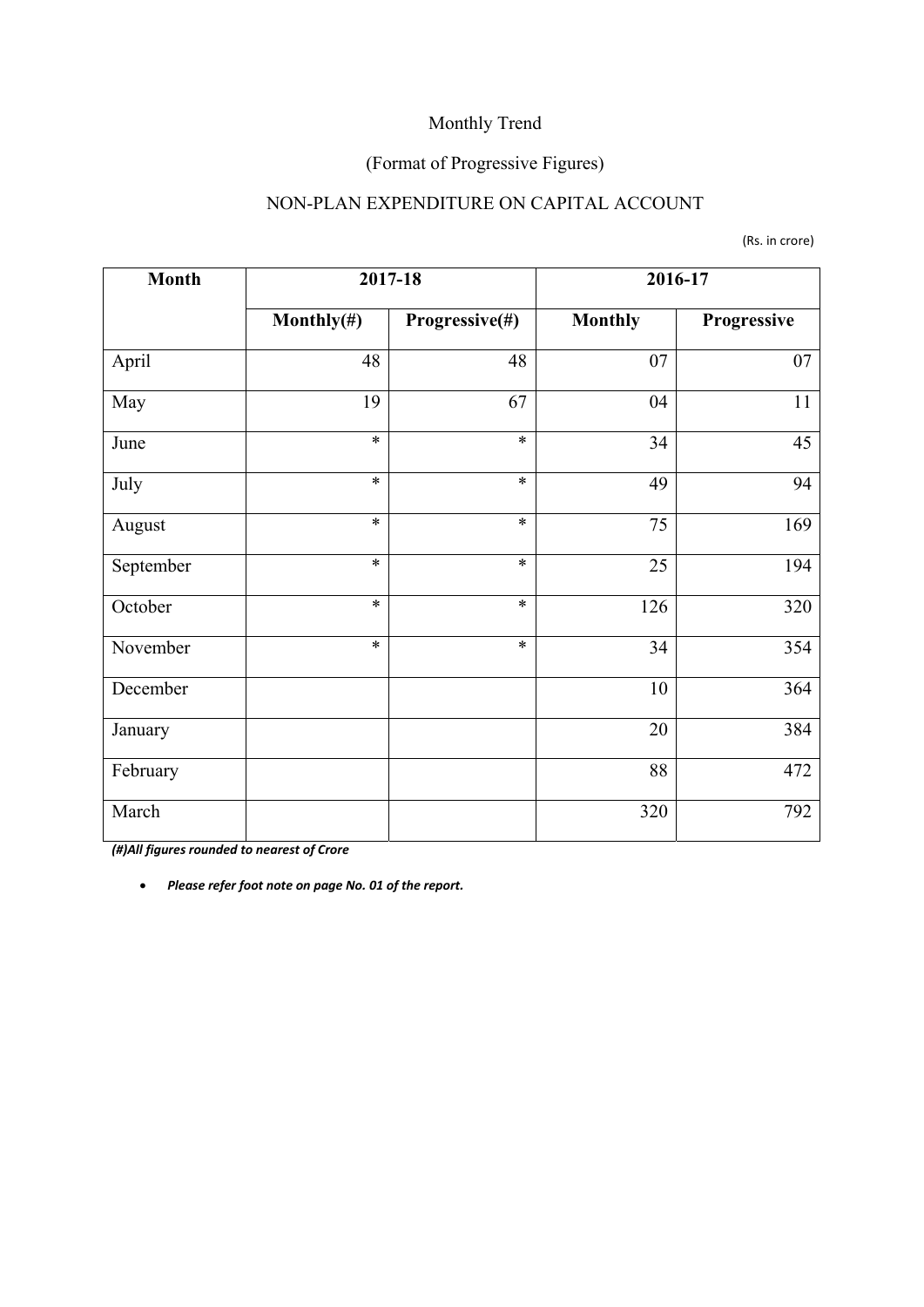#### (Format of Progressive Figures)

### PLAN EXPENDITURE ON REVENUE ACCOUNT

(Rs. in crore)

| <b>Month</b> | 2017-18                  |                | 2016-17        |             |
|--------------|--------------------------|----------------|----------------|-------------|
|              | Monthly $(\#)$           | Progressive(#) | <b>Monthly</b> | Progressive |
| April        | $\overline{\phantom{a}}$ | -              | 09             | 09          |
| May          | 40                       | 40             | 319            | 328         |
| June         | $\ast$                   | $\ast$         | 122            | 450         |
| July         | $\ast$                   | $\ast$         | 273            | 723         |
| August       | $\ast$                   | $\ast$         | 46             | 769         |
| September    | $\ast$                   | $\ast$         | 54             | 823         |
| October      | $\ast$                   | $\ast$         | 55             | 878         |
| November     | $\ast$                   | $\ast$         | 118            | 996         |
| December     |                          |                | 19             | 1,015       |
| January      |                          |                | 40             | 1,055       |
| February     |                          |                | 50             | 1,105       |
| March        |                          |                | 223            | 1,328       |

*(#)All figures rounded to nearest of Crore*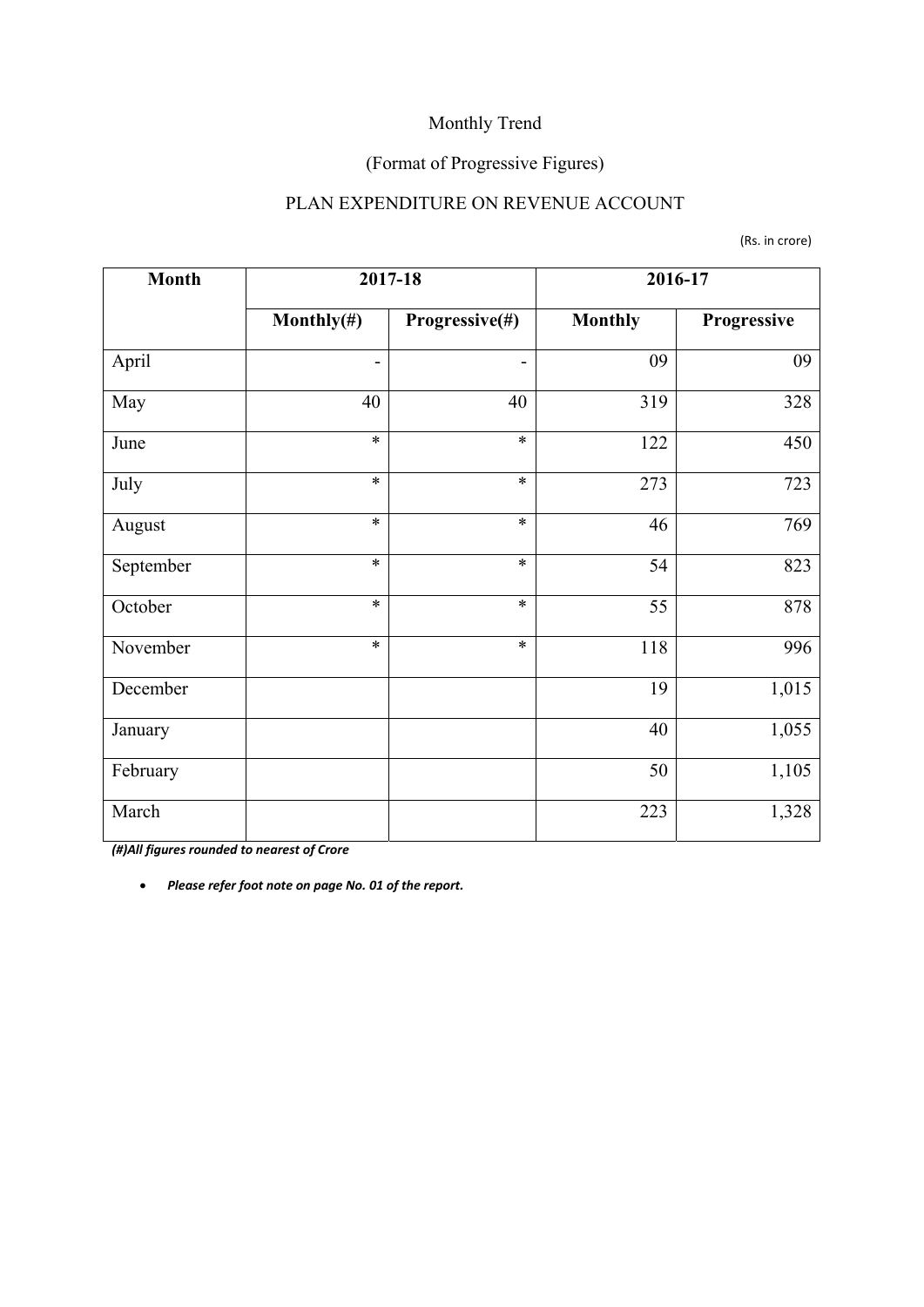#### (Format of Progressive Figures)

### PLAN EXPENDITURE ON CAPITAL ACCOUNT

(Rs. in crore)

| <b>Month</b> |                | 2017-18        | 2016-17        |             |  |
|--------------|----------------|----------------|----------------|-------------|--|
|              | Monthly $(\#)$ | Progressive(#) | <b>Monthly</b> | Progressive |  |
| April        | 132            | 132            | 25             | 25          |  |
| May          | 456            | 588            | 284            | 309         |  |
| June         | $\ast$         | $\ast$         | 336            | 645         |  |
| July         | $\ast$         | $\ast$         | 613            | 1,258       |  |
| August       | $\ast$         | $\ast$         | 194            | 1,452       |  |
| September    | $\ast$         | $\ast$         | 321            | 1,773       |  |
| October      | $\ast$         | $\ast$         | 297            | 2,070       |  |
| November     | $\ast$         | $\ast$         | 235            | 2,305       |  |
| December     |                |                | 486            | 2,791       |  |
| January      |                |                | 475            | 3,266       |  |
| February     |                |                | 641            | 3,907       |  |
| March        |                |                | 3,203          | 7,110       |  |

*(#)All figures rounded to nearest of Crore*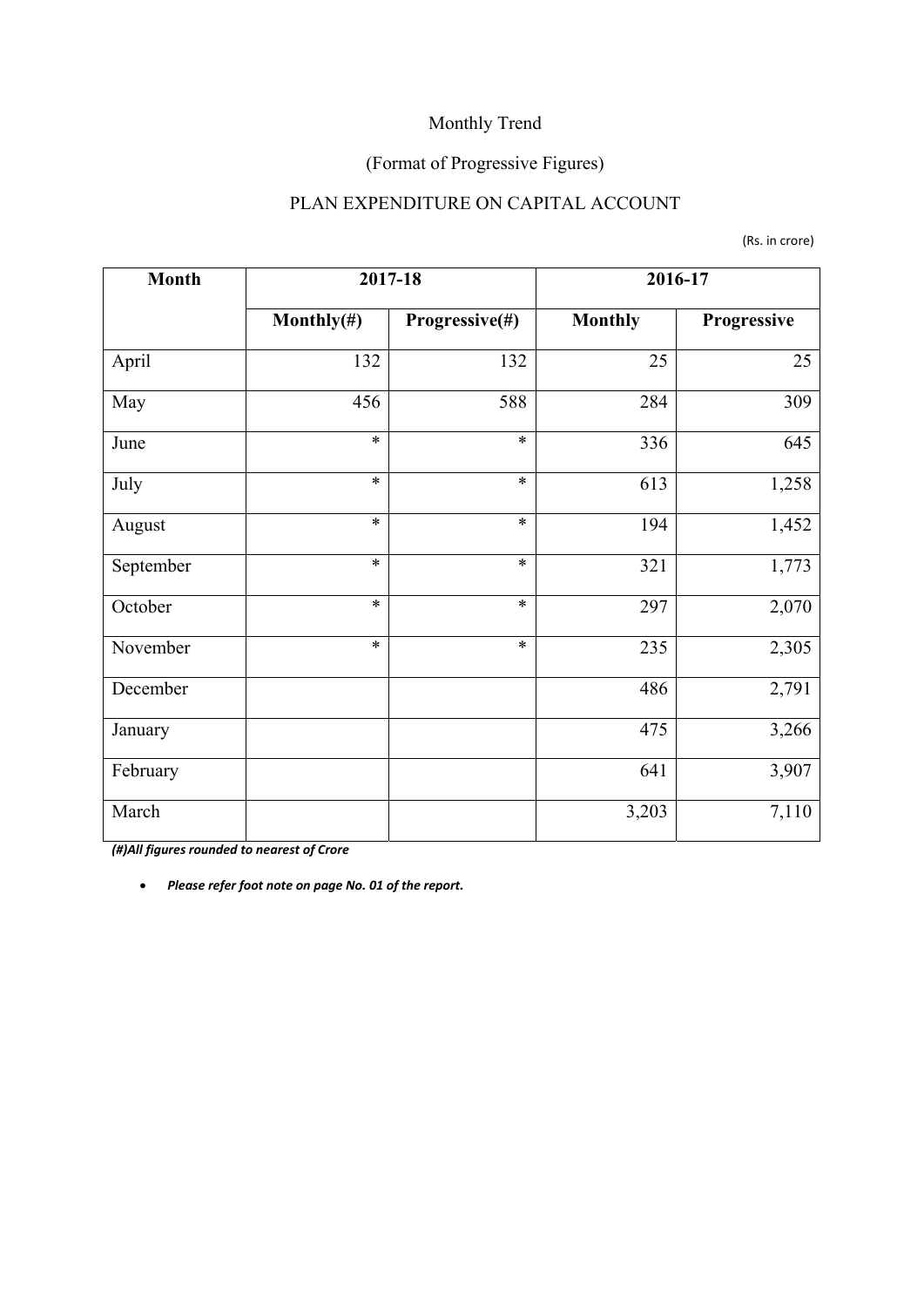## (Format of Progressive Figures)

### TOTAL EXPENDITURE ON REVENUE ACCOUNT

|  | (Rs. in crore) |
|--|----------------|
|--|----------------|

| <b>Month</b> | 2017-18        |                | 2016-17        |             |  |
|--------------|----------------|----------------|----------------|-------------|--|
|              | Monthly $(\#)$ | Progressive(#) | <b>Monthly</b> | Progressive |  |
| April        | 1,972          | 1,972          | 1,550          | 1,550       |  |
| May          | 4,231          | 6,203          | 2,304          | 3,854       |  |
| June         | 3,661          | 9,864          | 2,219          | 6,073       |  |
| July         | 2,666          | 12,530         | 2,643          | 8,716       |  |
| August       | 4,888          | 17,418         | 2,200          | 10,916      |  |
| September    | 1,388          | 18,806         | 3,120          | 14,036      |  |
| October      | 2,822          | 21,628         | 3,724          | 17,760      |  |
| November     | 4,664          | 26,292         | 3,273          | 21,033      |  |
| December     |                |                | 2,761          | 23,794      |  |
| January      |                |                | 2,613          | 26,407      |  |
| February     |                |                | 3,270          | 29,677      |  |
| March        |                |                | 7,627          | 37,304      |  |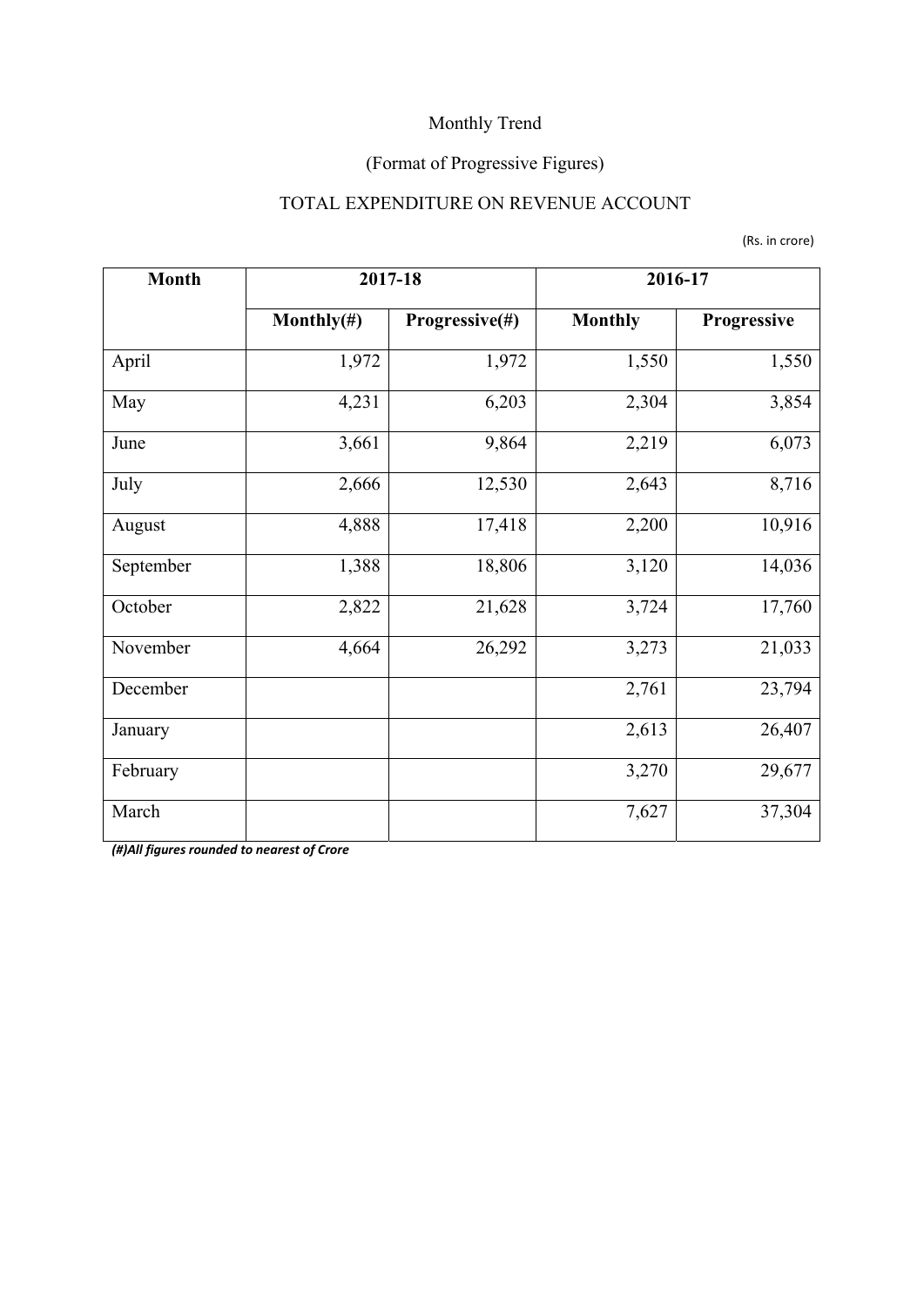## (Format of Progressive Figures)

#### TOTAL EXPENDITURE ON CAPITAL ACCOUNT

(Rs. in crore)

| <b>Month</b> | 2017-18        |                |                | 2016-17     |  |
|--------------|----------------|----------------|----------------|-------------|--|
|              | Monthly $(\#)$ | Progressive(#) | <b>Monthly</b> | Progressive |  |
| April        | 180            | 180            | 32             | 32          |  |
| May          | 475            | 655            | 288            | 320         |  |
| June         | 495            | 1,150          | 370            | 690         |  |
| July         | 722            | 1,872          | 662            | 1,352       |  |
| August       | 338            | 2,210          | 269            | 1,621       |  |
| September    | 257            | 2,467          | 346            | 1,967       |  |
| October      | 560            | 3,027          | 423            | 2,390       |  |
| November     | 677            | 3,704          | 269            | 2,659       |  |
| December     |                |                | 496            | 3,155       |  |
| January      |                |                | 495            | 3,650       |  |
| February     |                |                | 729            | 4,379       |  |
| March        |                |                | 3,523          | 7,902       |  |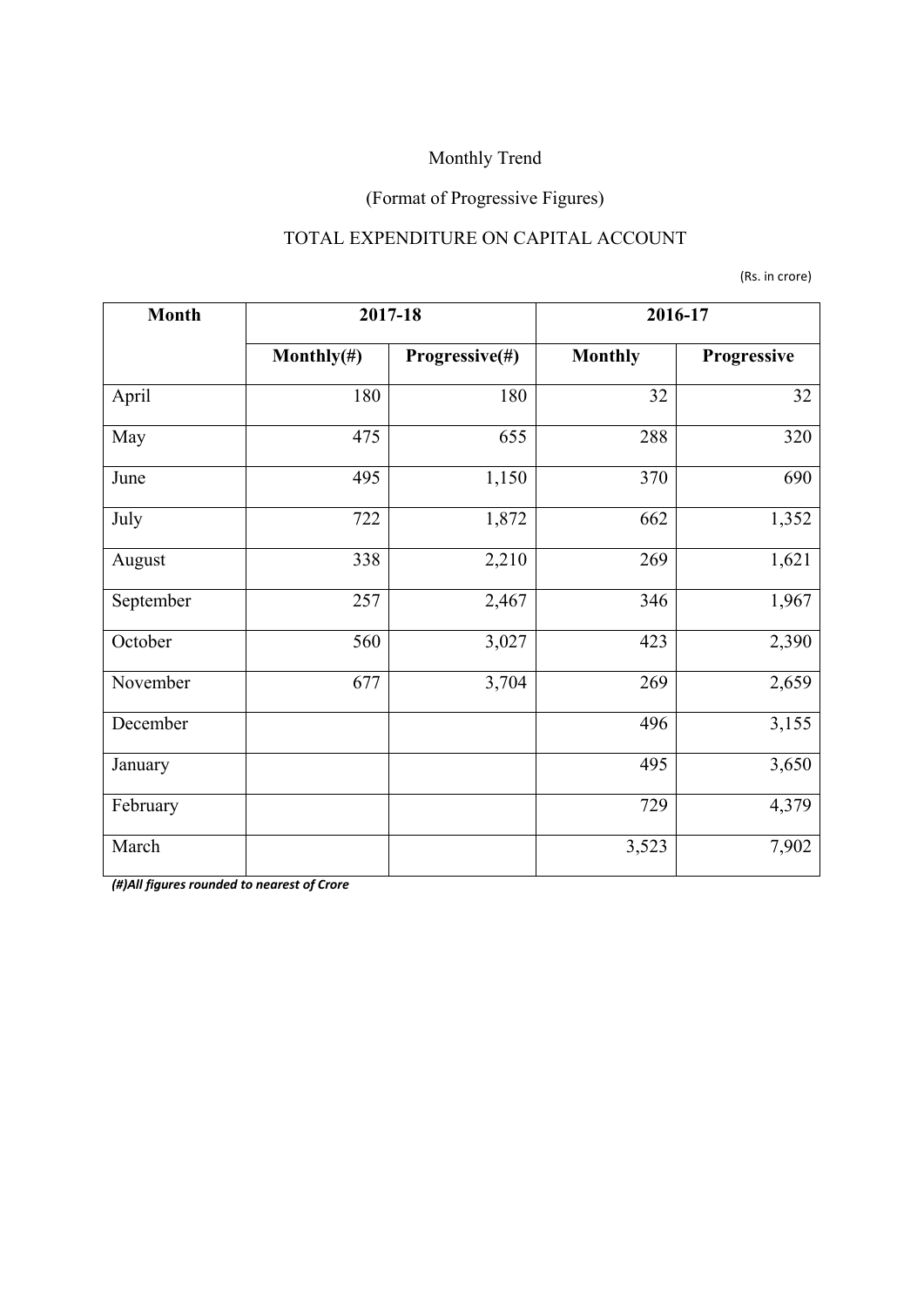## (Format of Progressive Figures)

#### LOANS AND ADVANCES DISBURSED

(Rs. in crore)

| <b>Month</b> | 2017-18                      |                | 2016-17        |             |  |
|--------------|------------------------------|----------------|----------------|-------------|--|
|              | Monthly $(\#)$               | Progressive(#) | <b>Monthly</b> | Progressive |  |
| April        | $\qquad \qquad \blacksquare$ |                | (a)            | (a)         |  |
| May          | $\overline{\phantom{0}}$     | $\blacksquare$ | 01             | 01          |  |
| June         | $\qquad \qquad \blacksquare$ | -              | 03             | 04          |  |
| July         | $\overline{a}$               | -              | 02             | 06          |  |
| August       | -                            | -              | 01             | 07          |  |
| September    | $\qquad \qquad \blacksquare$ | -              | 12             | 19          |  |
| October      | $\overline{\phantom{a}}$     | -              | 03             | 22          |  |
| November     | -                            | -              | 02             | 24          |  |
| December     |                              |                | 13             | 37          |  |
| January      |                              |                | 04             | 41          |  |
| February     |                              |                | 08             | 49          |  |
| March        |                              |                | 27             | 76          |  |

*(#)All figures rounded to nearest of Crore* 

*(a) Rs. 0.10 crore only*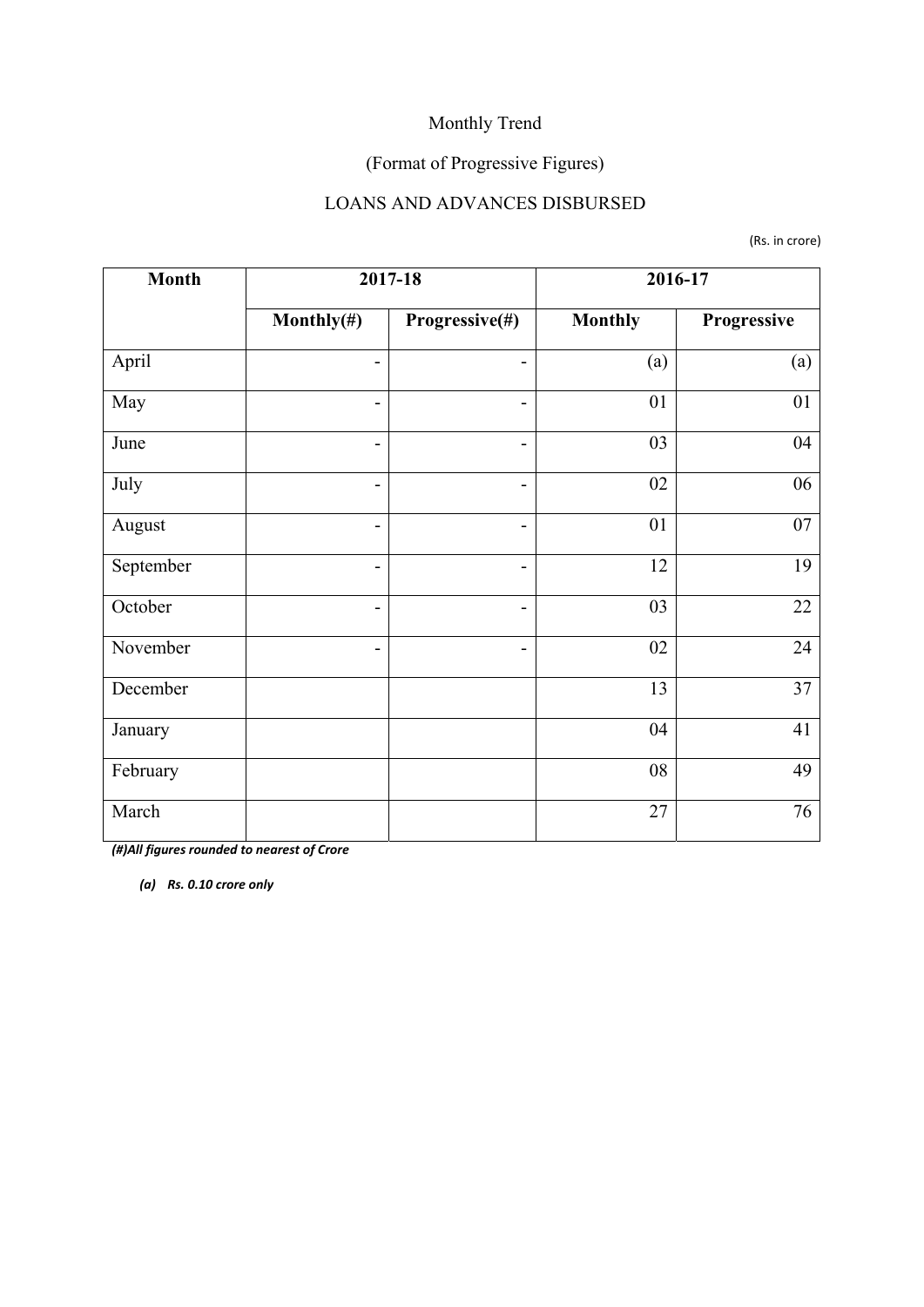# (Format of Progressive Figures)

#### REVENUE SURPLUS

(Rs. in crore)

| <b>Month</b> | 2017-18        |                | 2016-17        |             |  |
|--------------|----------------|----------------|----------------|-------------|--|
|              | Monthly $(\#)$ | Progressive(#) | <b>Monthly</b> | Progressive |  |
| April        | $(-)443$       | $(-)443$       | $(-)346$       | $(-)346$    |  |
| May          | $(-)256$       | $(-)699$       | 1,200          | $(+)854$    |  |
| June         | $(-)191$       | $(-)890$       | 890            | $(+)1,744$  |  |
| July         | $(+)4,165$     | $(+)3,275$     | 262            | 2,006       |  |
| August       | $(-)2,027$     | $(+)1,248$     | $(-)1,717$     | 289         |  |
| September    | $(+)2,268$     | $(+)3,516$     | 1,882          | 2,171       |  |
| October      | $(+)597$       | $(+)4,113$     | $(-)487$       | 1,684       |  |
| November     | $(-)189$       | $(+)3,924$     | $(-)441$       | 1,243       |  |
| December     |                |                | 758            | 2,001       |  |
| January      |                |                | 1,546          | 3,547       |  |
| February     |                |                | $(-)103$       | 3,444       |  |
| March        |                |                | $(-)3,149$     | 295         |  |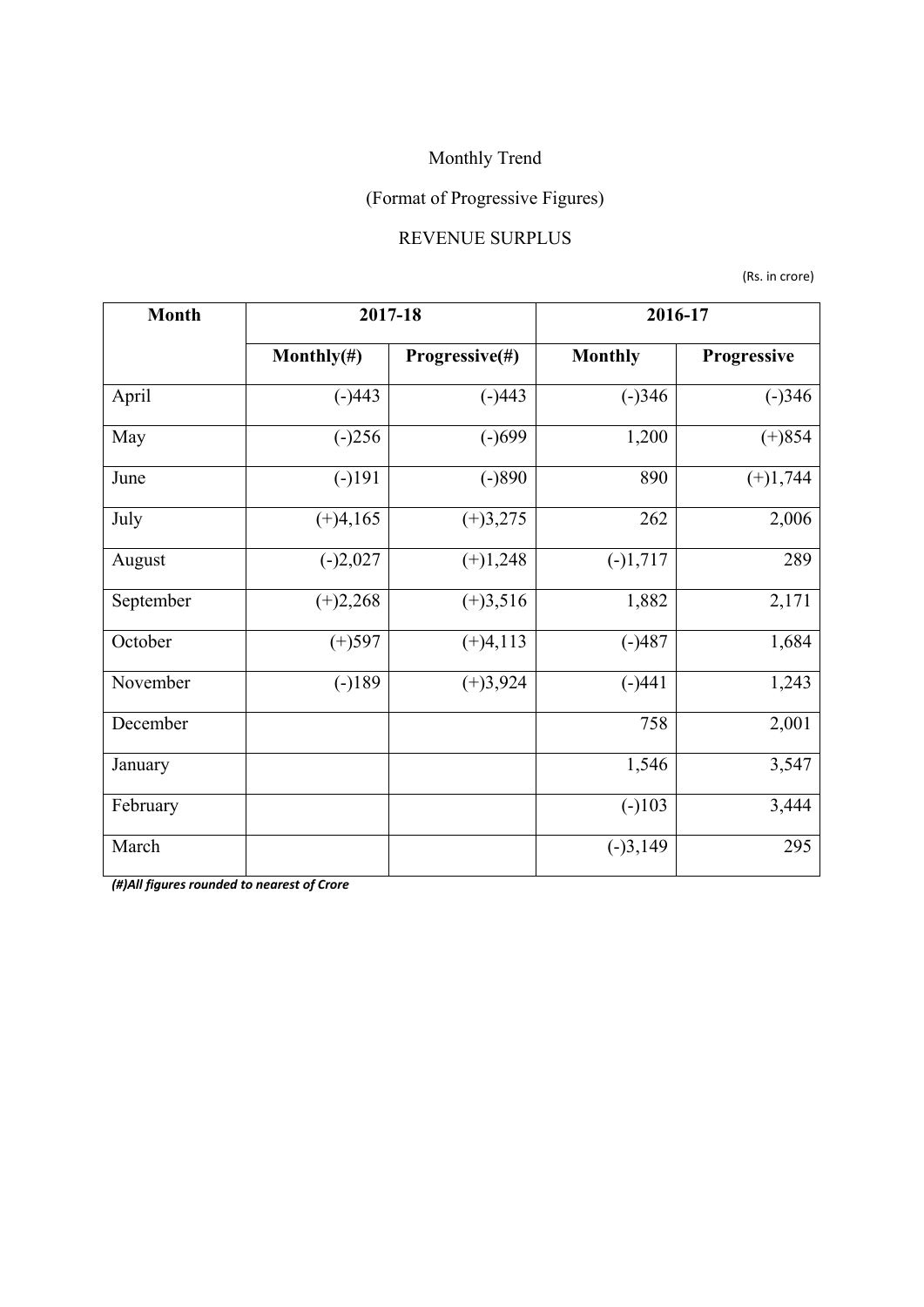# (Format of Progressive Figures)

### FISCAL DEFICIT

(Rs. in crore)

| <b>Month</b> | 2017-18        |                | 2016-17        |             |  |
|--------------|----------------|----------------|----------------|-------------|--|
|              | Monthly $(\#)$ | Progressive(#) | <b>Monthly</b> | Progressive |  |
| April        | 443            | 443            | 376            | 376         |  |
| May          | 911            | 1,354          | $(-)911$       | $(-)535$    |  |
| June         | 686            | 2,040          | $(-)518$       | $(-)1,053$  |  |
| July         | $(-)3,444$     | $(-)1,404$     | 389            | $(-)664$    |  |
| August       | 2,366          | 962            | 1,987          | 1,323       |  |
| September    | $(-)2,012$     | $(-)1,050$     | $(-)1,524$     | $(-)201$    |  |
| October      | $(-)37$        | $(-)1,087$     | 913            | 712         |  |
| November     | $(+)866$       | $(-)221$       | 712            | 1,424       |  |
| December     |                |                | $(-)249$       | 1,175       |  |
| January      |                |                | $(-)1,048$     | 127         |  |
| February     |                |                | 840            | 967         |  |
| March        |                |                | 6,697          | 7,664       |  |